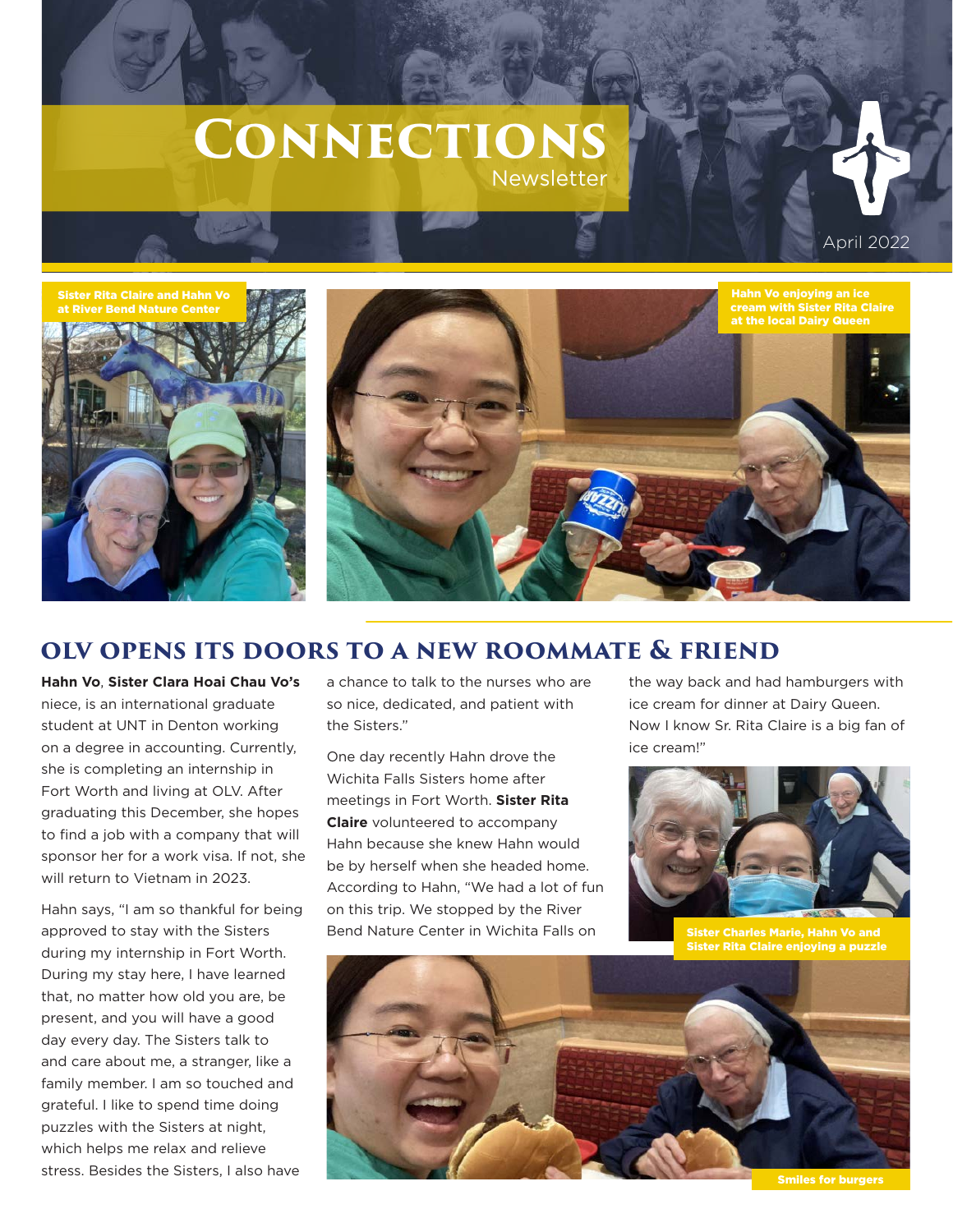#### **festival of tables is back**

Women's Club of Good Shepherd Catholic Community in Colleyville has been faithfully serving the Sisters for years through projects like Angel Tree at Christmas and a soup and salad luncheon every fall. The Festival of Tables, though, has grown into an annual tradition and fundraiser that has been greatly missed because of Covid. We're thrilled to report that the event was held once again last month and it was spectacular! Group members

volunteered to decorate tables and fill them for dinner. Then attendees got to choose the best decked-out table — and boy, the competition was fierce! The rabbit-themed table hopped to the winner's spot, but themes like Garden of Eden, Downton Abbey, pumpkins and Christmastime were beautiful as well. Four Sisters attended and according to the group's liaison, **Sabrina Fernando**, "We love to have them with us."

rina Fernando, Tracy Vecchio, Susan Wegman & Pat Needham

## **birthdays**



#### **open window to a life worth living**

By Sister Clara

I am **Sister Clara Hoai Chau Vo** and I was born in Saigon, Vietnam. For 35 years I lived in the convent of another order. Following some difficulties, I asked for permission to visit my brother in Arizona and take time to think about my vocation.

Providentially, my best childhood friend named **Hoa** lives in Fort Worth, Texas. She came to visit me in Arizona, and I shared my sad story with her. She told me, "Don't give up your religious life. I will find somewhere for you in America!" She talked to a Catholic Vietnamese gentleman, **Thien Ta**, who lives in Fort Worth and ministers in a Vietnamese parish there. He knew **Sister Yolanda Cruz** and contacted her about the possibility of my joining her congregation.

In my heart I did not want to enter any

Congregation because of all that had happened to me. Reluctant as I was, I wrote to the leader of the Sisters of Saint Mary and asked to come and see. The first Sister I met was **Sister Barbara Wilson** who was in Arizona visiting her brother. That meeting made me optimistic. Then Sister Yolanda encouraged me through her email. Finally, I came and stayed with the Sisters at Mercy Community in Wichita Falls. From the first day I was warmly welcomed and received much healing when the Mercy Community prayed with me for extended periods. Day by day I was freed from my sad memories. The experience now reminds me of a line from the film, *The Sound of Music*: "When the Lord closes the door, someone else opens the window." The Sisters not only opened the window, but also their arms and hearts, embracing



me warmly. I have found with the Sisters of St. Mary a life worth living a life of service, of love and a life that has respect for differences.

I lived in Wichita Falls for 15 years, working every day in the garden, cooking meals for my community and serving at daily Mass. Then two years ago, the Sister Provincial asked me to move to OLV. I live here now and strive to be of service in whatever way I can.

I now look back and see my journey to the congregation of the Sisters of St. Mary of Namur as a miracle. It's a sign, once again, that Jesus pursues me with His love.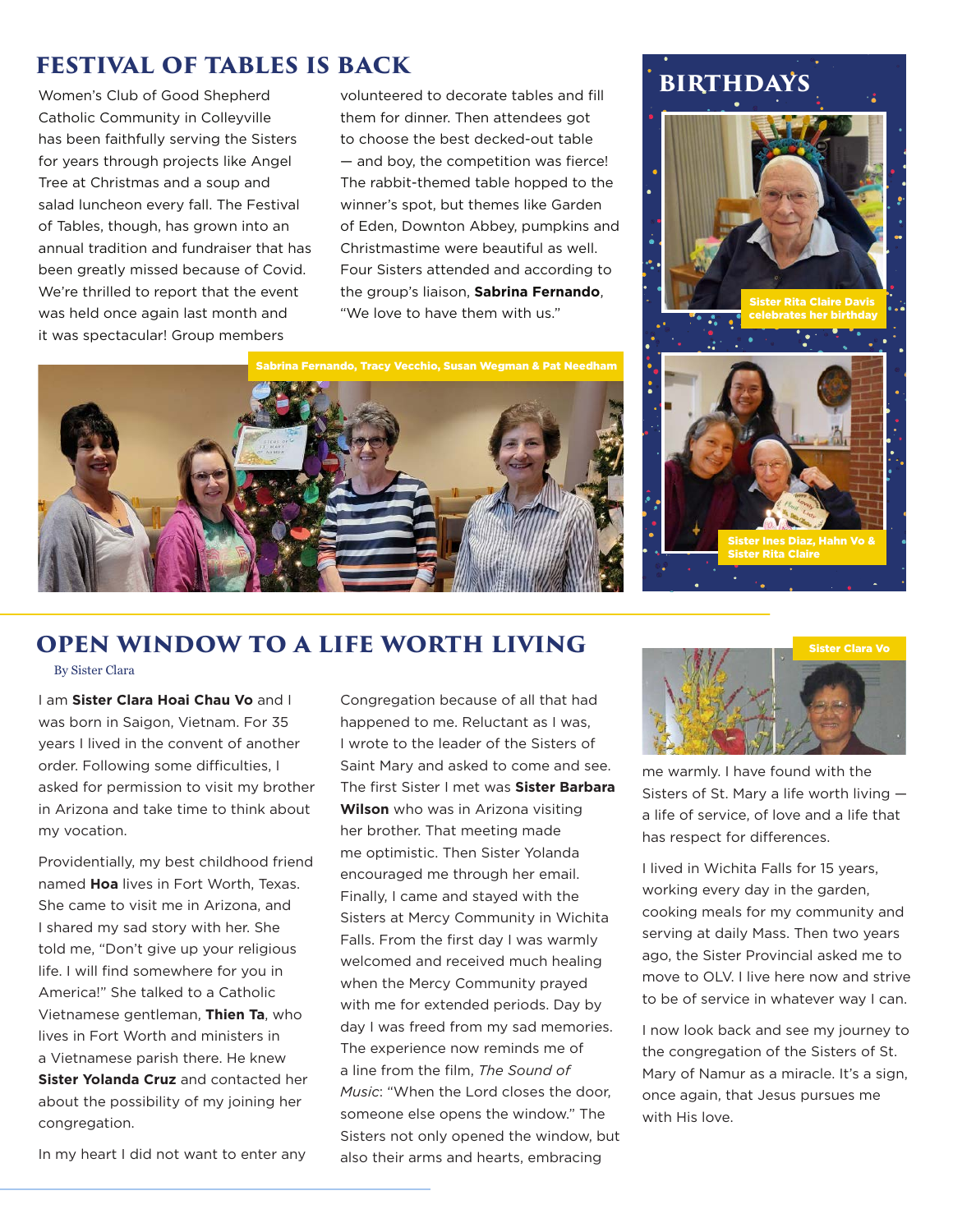

Sister Rosemary Stanton



to her fellow Sisters



Submit Prayer Requests here: https://www.ssmnwestern.org/prayer-re



## **catholic sisters week**

The week of March 8-14, the Sisters of Saint Mary participated in Catholic Sisters Week by sharing stories and photos on Facebook of how they "do a little good." Here's some of what they shared.

Day 1: **Sister Gabriela Martinez** meets with Sisters of **St. Mary Oblates Mercedes Ginez** and **Roberta Sanchez** each week via FaceTime or Zoom to share news, prayer and encouragement. Day 2: **Sister Dorothy Powers** leads a special Tuesday gathering of the senior Sisters. They discuss an article or view a DVD focused on a topic related to justice and peace, ecology, spirituality/ prayer, care of the earth, mission, aging with hope or consecrated life.

Day 3: **Sister Charles Marie** shared about two special online projects. She teaches English over Zoom to a Rwandan sister twice a week. **Sister Clara Hai Chau Vo** meets daily with a Vietnamese Prayer Group.

Day 4: **Sister Rosemary** provided photos and insight from speaking at All Saints Catholic School with during Catholic Schools Week.

Day 5: Sister Charles Marie highlighted the history of SSMN's International Missionary Community.

Day 6: **Sister Yolanda** detailed her work at the University of Dallas teaching many different groups in Spanish.

**Day 7: Sister Rosemary** shared about the intercessory prayer that happens at OLV on Fridays and how Sister Clara serves as sacristan for the community.



## **a fruitful decision for current and future sisters**

By Theo Thompson & Paxton Motheral



*As we move forward with the sale of Our Lady of Victory School, here is an update from broker Theo Thompson.*

"In my 20 years of selling real estate I have had the fortune to work on a wide variety of transactions, ranging from institutional clients to not-for-profits. Quite simply, this one takes the cake. I would like to commend the Sisters for their great foresight to purchase the Shaw Dairy property. There is an

old adage in real estate that the three most important aspect are as follows: location, location, location. This decision made by Sisters long ago will likely be very fruitful for the current and future Sisters. Further, I would like to acknowledge the love and care that have gone into the building which has been kept in fine working order.

I would like to close in sharing a story from one of our tours. As we finished the tour, the potential buyer paused and commented that he was struck by how much OLV and its inhabitants had been prayed for over the 100+ years of stewardship and what a blessing to whomever purchases the property. That is an amazing legacy to the Sisters of Saint Mary of Namur and we are simply humbled to perhaps aid in the greater cause of doing a little good."